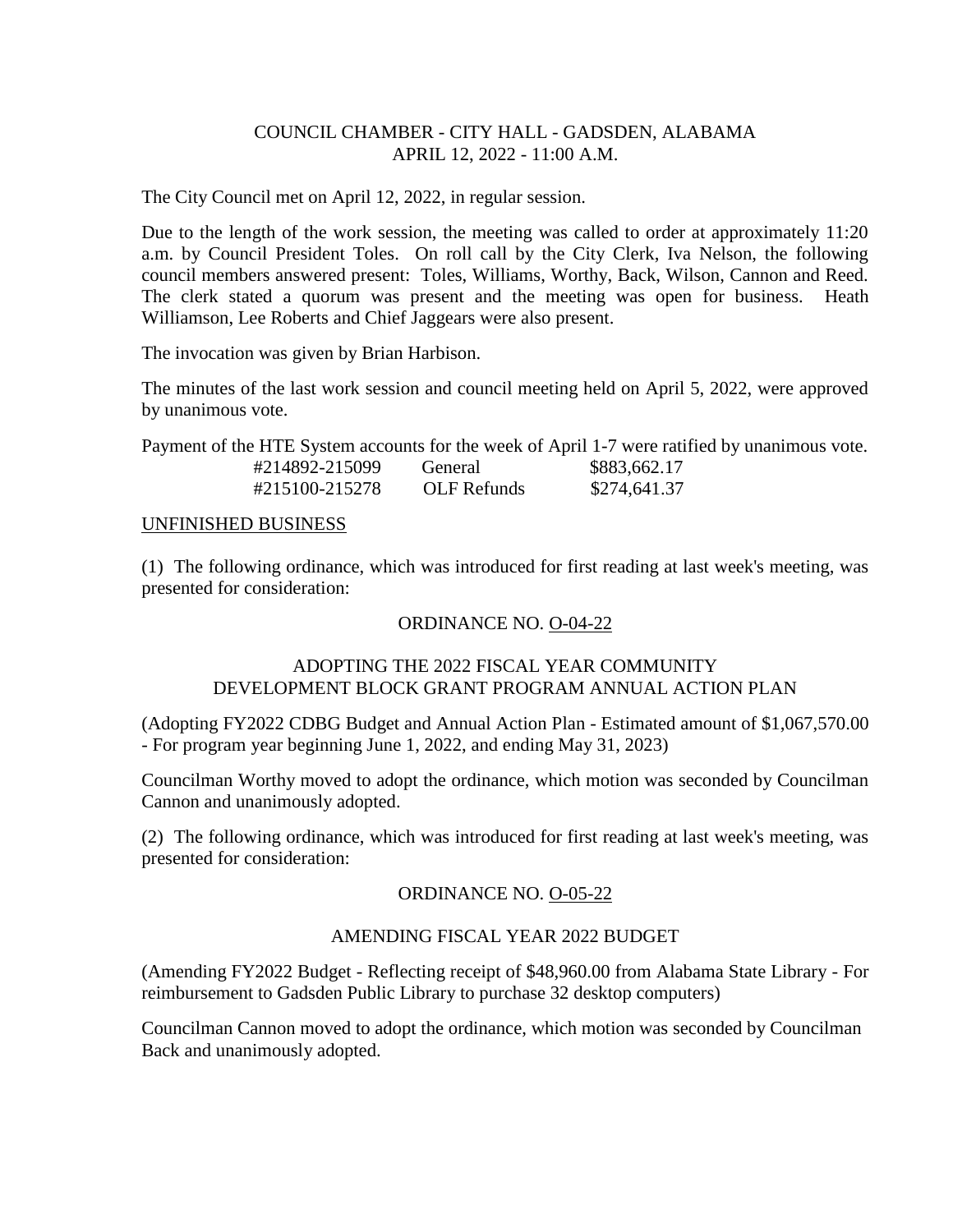(3) The following ordinance, which was introduced for first reading at last week's meeting, was presented for consideration:

### ORDINANCE NO. O-06-22

## AUTHORIZING TIF FUNDS FOR EXPENDITURES RELATED TO THE EXPANSION OF THE VENUE

(Authorizing expenditure of Tax Increment Financing Funds - \$4,000.00 - Funding agreement with EE Group, Inc. - For electrical engineering services relating to electrical service for two unoccupied spaces at The Venue - Note: R-113-22 authorized agreement with EE Group, Inc.)

Councilman Reed moved to adopt the ordinance, which motion was seconded by Councilman Cannon and unanimously adopted.

## PUBLIC HEARINGS

President Toles stated this was the time and place as advertised to conduct the following public hearings:

(1) The floor was opened to allow anyone to speak for or in opposition to a resolution ordering the abatement of nuisances on property at 711 Abercrombie Street (county records list as 715 Abercrombie Street), Hattie Griffin and Bobbie J. Davis, Hattie Griffin (DEC) and B J Davis c/o Bobbie J. Davis being the last known owners. Bobbie Davis said Mr. Harbison had advised it would take some time for the City to demolish the structure, and she plans to demolish it. Councilman Worthy advised the City could order the abatement and demolish the structure and they would be allowed to make payments. Ms. Davis's niece, Nikita Hudson, was present and said she wants her aunt to know all her options before making a decision. Councilman Worthy advised Ms. Hudson they could speak after the meeting. Councilman Wilson explained the process and advised the City would not know the cost up front, Brian Harbison, Building Inspector, stated the case began in June 2021, and a demolition permit was obtained in October 2021. He recommended abatement. The following resolution was introduced in writing for consideration:

### RESOLUTION NO. R-117-22

# ORDERING ABATEMENT OF NUISANCE

(Ordering Abatement of Nuisance -711 Abercrombie Street (county records list address as 715 Abercrombie Street) - District 3 - Hattie Griffin and Bobbie J. Davis; Hattie Griffin (DEC) and B J Davis, c/o Bobbie J. Davis)

Councilman Worthy moved to adopt the resolution as introduced, which motion was seconded by Councilman Cannon and unanimously adopted.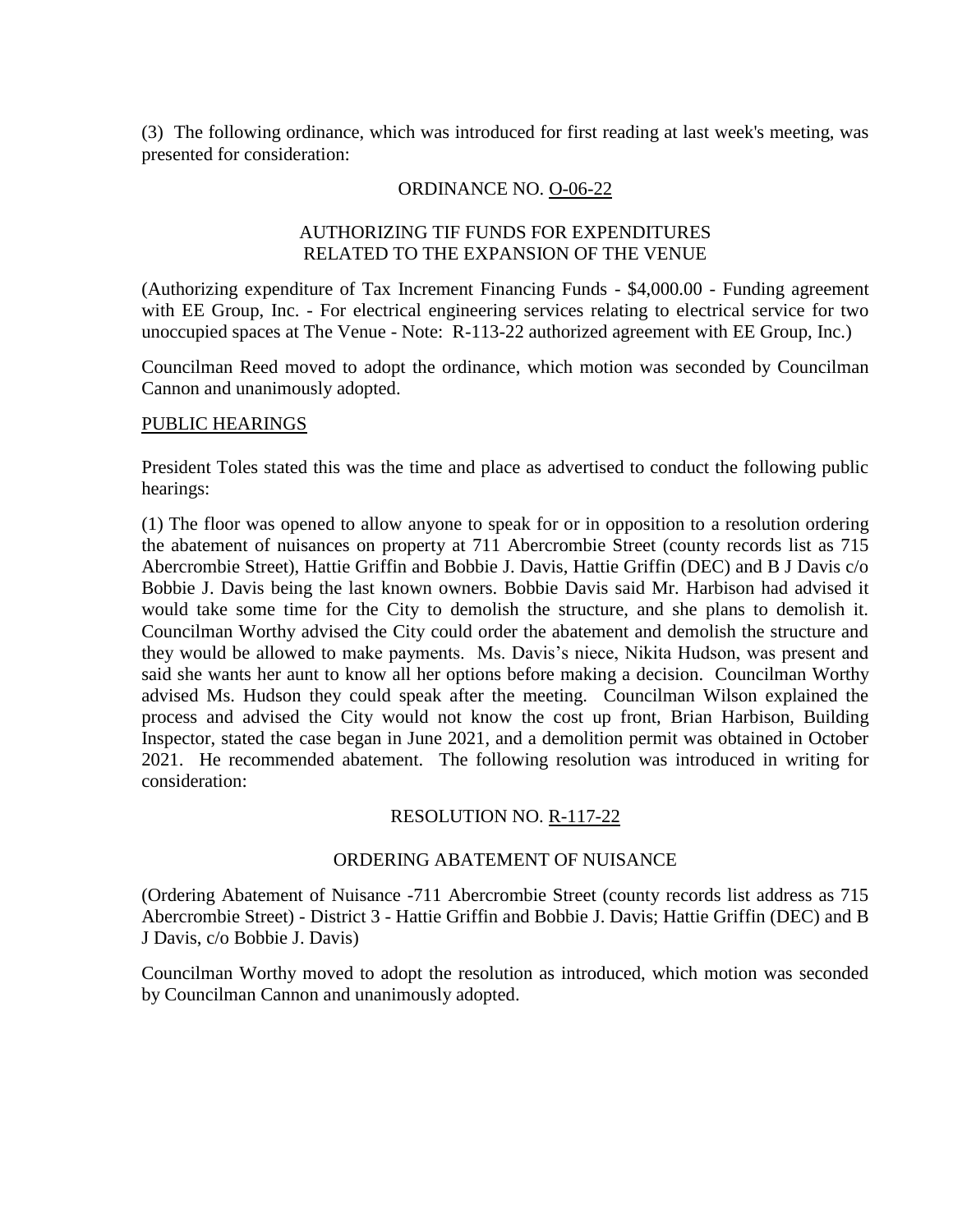(2) The floor was opened to allow anyone to speak for or in opposition to a resolution ordering the abatement of nuisances on property at 1317 Cansler Avenue, Cindy Driscoll, redemption rights of William Nelson, and 2019 Castle, LLC being the last known owners. Brian Harbison, Building Inspector, stated no improvements have been made since procedures began in May 2021, and recommended abatement. The following resolution was introduced in writing for consideration:

### RESOLUTION NO. R-118-22

### ORDERING ABATEMENT OF NUISANCE

(Ordering Abatement of Nuisance - 1317 Cansler Avenue - District 3 - Cindy Driscoll, redemption rights of William Nelson, 2019 Castle, LLC )

Councilman Worthy apologized to the community for the delay in abating this nuisance. He then moved to adopt the resolution as introduced, which motion was seconded by Councilman Wilson and unanimously adopted.

(3) The floor was opened to allow anyone to speak for or in opposition to a resolution ordering the abatement of nuisances on property at 1122 Wells Avenue in District 3, Betty Britton (Deceased), the Estate of Betty Britton, Jeffery Britton being the last known owners. Betty Britton appeared, stating she is not deceased and wishes to complete the minor repairs needed. Brian Harbison, Building Inspector, stated this case began in June 2021, pursuant to the rental inspection process and a complaint from a neighbor. He expressed willingness to work with the owner on interior work after the exterior is finished. Councilman Worthy moved to table the resolution for 30 days, which motion was seconded by Councilman Wilson and unanimously carried.

(4) The floor was opened to allow anyone to speak for or in opposition to a resolution ordering the abatement of nuisances on property at 918 Newton Street, Gina Lubin being the last known owner. Brian Harbison, Building Inspector, stated no improvements have been made since procedures began in June 2021, and recommended abatement. He said the case began pursuant to a rental inspection and the house is a good candidate for rehabilitation. The following resolution was introduced in writing for consideration:

#### RESOLUTION NO. R-119-22

#### ORDERING ABATEMENT OF NUISANCE

(Ordering Abatement of Nuisance - 918 Newton Street - District 5 - Gina Lubin)

Councilman Wilson encouraged rehabilitation and moved to adopt the resolution as introduced. The motion was seconded by Councilman Back and unanimously adopted.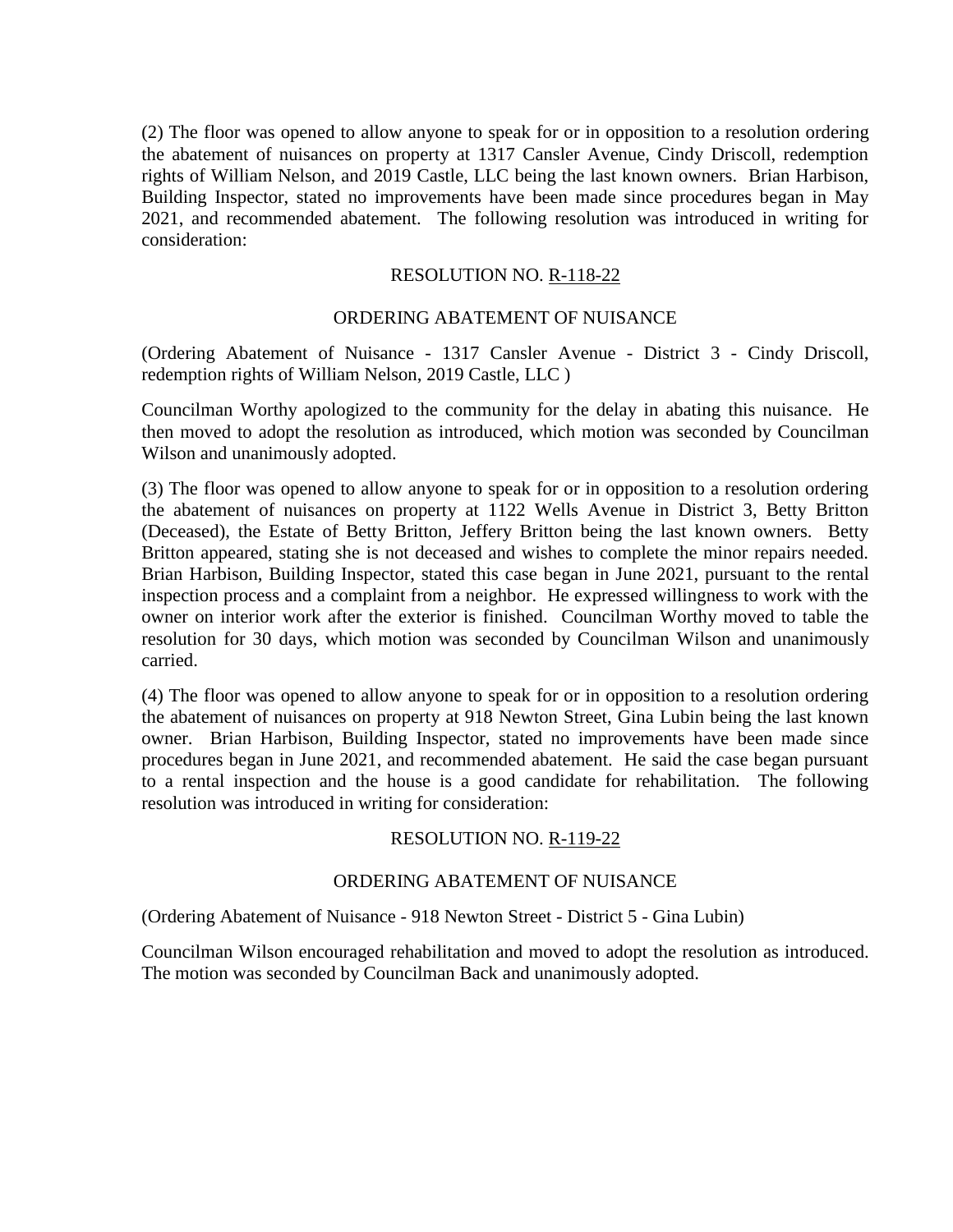(5) The floor was opened to allow anyone to speak for or in opposition to a resolution ordering the abatement of nuisances on property at 2808 Railroad Avenue, Nichole Jackson Clark and Genell Williams, c/o Nichole Jackson Clark, being the last known owners. Brian Harbison, Building Inspector, stated no improvements have been made to this burned house since procedures began in October 2021, and recommended abatement. The following resolution was introduced in writing for consideration:

## RESOLUTION NO. R-120-22

## ORDERING ABATEMENT OF NUISANCE

(Ordering Abatement of Nuisance - 2808 Railroad Avenue - District 6 - Nichole Jackson Clark; Genell Williams, c/o Nichole Jackson Clark)

Councilman Cannon moved to adopt the resolution as introduced, which motion was seconded by Councilman Wilson and unanimously adopted.

### RESOLUTION PRESENTED FOR CONSIDERATION

The following resolution was introduced in writing for consideration:

### RESOLUTION NO. R-121-22

### AUTHORIZING EXPENDITURE OF CORONAVIRUS STATE AND LOCAL FISCAL RECOVERY FUNDS

(Authorizing Expenditure of American Rescue Plan funds - \$50,000.00 - The Salvation Army - For meal assistance or other services in response to negative economic impacts of Covid-19)

Councilman Back moved to adopt the resolution as introduced, which motion was seconded by Councilman Wilson and unanimously adopted.

### PUBLIC

Joseph Cole presented several criticisms, including: (1) only one councilmember attended a recent meeting regarding crime and violence; (2) delays in repairing the  $6<sup>th</sup>$  Street pool; (3) a leak recently discovered at the newly opened East Gadsden Community Center; (4) lack of response from mayor's office; (5) failure to declare Juneteenth a city holiday; (6) failure to give firemen more pay. Mr. Cole said one councilman could make a motion for the Juneteenth holiday, and it appears the council doesn't care about the Black population (approximately 40%).

#### COUNCIL REMARKS

All councilmen responded to Mr. Cole, expressing support for the Juneteenth holiday. Councilman Wilson said he had deferred action to the committee discussing the matter, and Councilman Worthy explained according to council rules, councilmembers request the legal department to draft resolutions, rather than introducing them from the floor. Councilman Back pointed out the council's responsibility to study the cost. Councilman Williams explained the finance committee's upcoming meeting to discuss the timing of implementation.